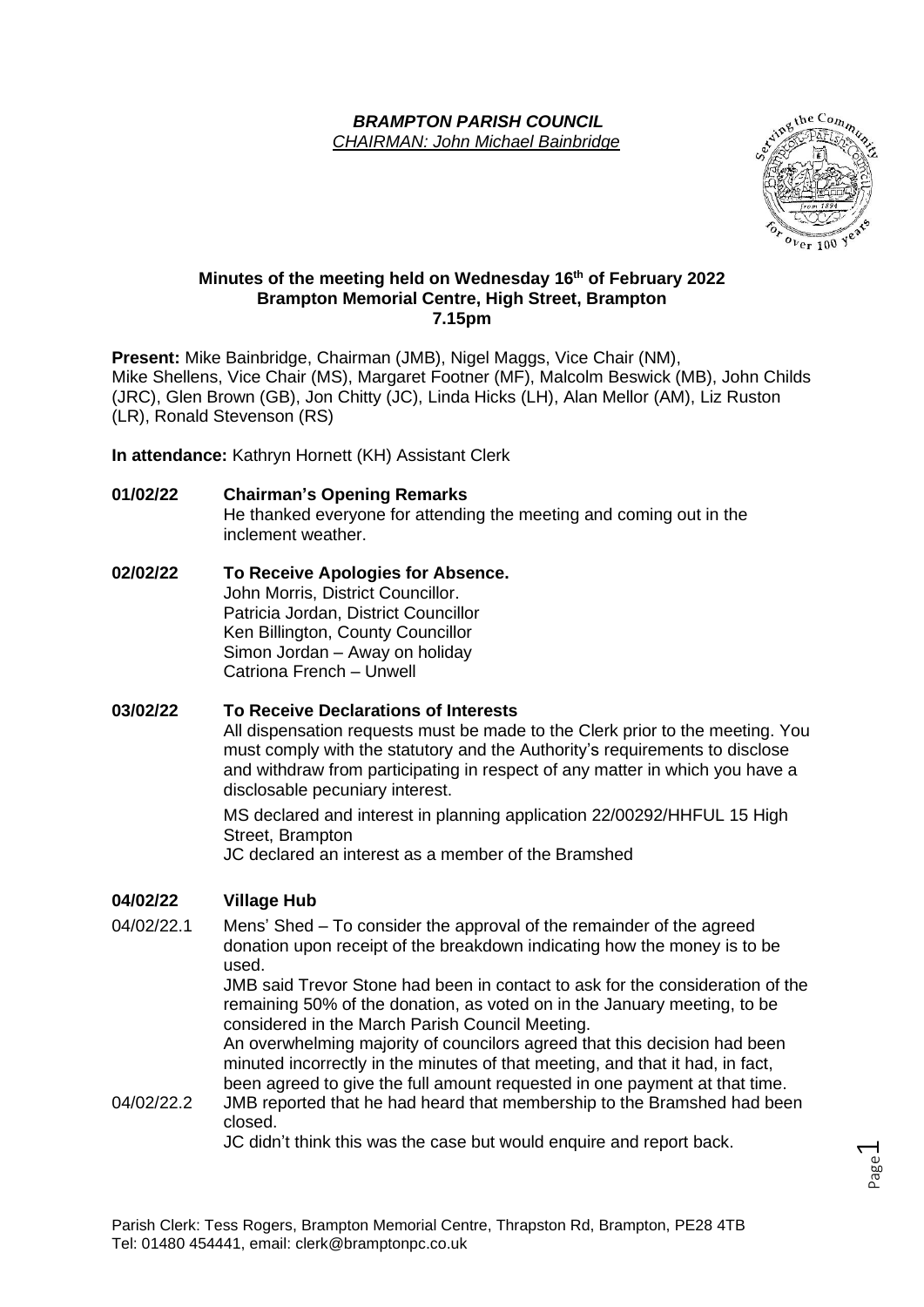*Note. Following the meeting*, *JC informed councillors that he had spoken to Stephen Hodgson – a member of the Bramshed steering group – and that he had confirmed that membership was still open.*

## **05/02/22 Youth Matters & Funding**

No report was sent for this meeting.

- 05/02/22.1 Parish Sports Programme 2022 JMB noted to councillors that they had, in the past, previously agreed to fund such activities, but that there had been very poor attendance. MB agreed to discuss the sports programme at the Sports & Recreational Committee Meeting on  $9<sup>th</sup>$  March and he would discuss further details with Tom Leonard.
- **06/02/22 District Council Report** No report received this month.

# **07/02/22 County Councillor Report.**

No report received this month.

**08/02/22 To Approve the Minutes of the Meeting held on the 19 th of Jan 2022** Amendments made by hand:

To those present  $-$  "JMB put forward two proposals  $-1$ . To provide the Bramshed with the full sum upfront, 2. To request further breakdown and clarification of figures, with the allocation of 50% of the requested funds now and the remainder to be agreed at the next Parish Council meeting. NM seconded acceptance of proposal 2, 9 councillors agreed" should read JC seconded proposal 1, majority were in agreement. Following which it was resolved to accept the minutes as being a true record

of the meeting.

### **09/02/22 To Receive an Update about the Progress of Resolutions from the last Meeting.**

- 196/12/21.1 150/10/21.2 P Menczer to email John Morris re Afghan families settling into village,
- Outstanding. **Action: P Menczer** 196/12/21.3 177/11/21.2 155/10/21.4 the refuge crossing point at Saracen Gardens is too small, those that put it in did it incorrectly. The Parish Council will write to the County Council. JMB said the refuge point was the correct size when designed. The Parish Council will write to the County Council. JMB proposed to remove this action – at time of design the crossing was compliant. Agreed to be removed.
- 196/12/21.4 177/11/21.3 Ken Billington to chase up the County council carrying out a safety audit of the access point leading from Belle Isle to West End. Outstanding, JMB will contact Mr Billington regarding the results of any action taken so far. Outstanding. **Action: JMB**
- 196/12/21.5 177/11/21.3, 158/10/21.2, 135/09/21.1 NM to engage with the Belle Isle Residents Association re the access point leading from Belle Isle to West End. This is proving dangerous and should, perhaps, be closed NM to attend the Belle Isle residents AGM on the 24th of January 2022. NM attended the Belle Isle AGM was informed that it is not owned by residents. Residents have no interest in closing off and wish to keep as is.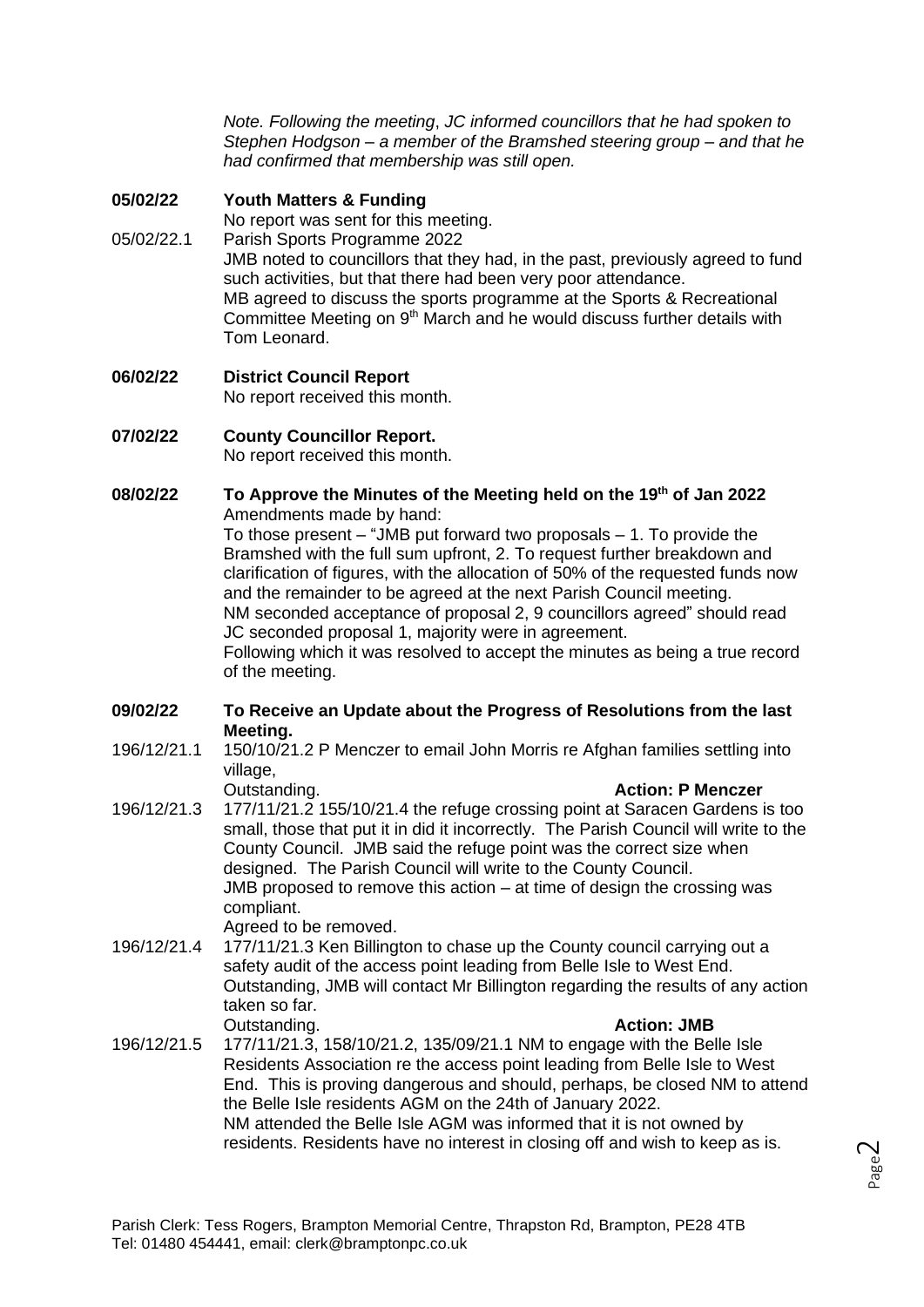| 196/12/21.6  | 177/11/21.4, 158/10/21.3 138/09/21.5 Hidden milestone, action still required.<br>To be returned to the next Greens & Footpaths meeting, 7 <sup>th</sup> February 2022 for<br>further discussion.<br>Greens & Footpath committee agreed for Clerk to check with the Milestone<br>Society that is has no concerns if the milestone is moved a few metres to                                                                                                                                           |
|--------------|-----------------------------------------------------------------------------------------------------------------------------------------------------------------------------------------------------------------------------------------------------------------------------------------------------------------------------------------------------------------------------------------------------------------------------------------------------------------------------------------------------|
| 196/12/21.7  | where it can be seen.<br>177/11/21.5 136/09/21.1 JMB to liaise with Laura Hampshire at HE re<br>outstanding issues relating to new bridleways and footpaths. Outstanding.<br><b>Action: JMB</b><br>Outstanding.                                                                                                                                                                                                                                                                                     |
| 196/12/21.8  | 177/11/21.6, 138/09/21.1 JMB to write to Highways England regarding the<br>unfinished footpath from West End to the A14. Outstanding.<br><b>Action: JMB</b><br>Outstanding.                                                                                                                                                                                                                                                                                                                         |
| 196/12/21.11 | 179/11/21.5.2 A brief discussion was held regarding the lighting of the beacon<br>at the Lady Olivia Centre and for how long it would be lit. A question was<br>asked as to whether the land upon which the beacon stood would be owned<br>by the Parish Council at the time of the celebrations. GB and MS will lobby<br>the District Council regarding this using the Jubilee Celebrations as a lever.<br>MS & GB to attend meeting with HDC w/c 21/02/22<br>Outstanding.<br><b>Action: GB/MS</b> |
|              | 196/12/21.13 NM reported that he had cycled past the old officer's mess in the dark and<br>there are no streetlights. The clerk said that she had spoken to Campbell<br>Buchanan on the matter and was told there are no plans to install lighting.<br>However, it was agreed to write to Campbell Buchanan and will liaise with MS<br>before doing so. Campbell Buchanan sold street to another company; MS will<br>chase up with new company - Linden Homes<br><b>Action: MS</b><br>Outstanding.  |
| 198/12/21.5  | Clerk to check legislation ref the draft CCTV policy                                                                                                                                                                                                                                                                                                                                                                                                                                                |
| 198/12/21.6  | <b>Action: Clerk</b><br>Outstanding.<br>Clerk to draft a Freedom of Information Act policy                                                                                                                                                                                                                                                                                                                                                                                                          |
| 05/01/22.1   | Outstanding.<br><b>Action: Clerk</b><br>Clerk to respond to PC Bianchi to ask what is being put into place to help and<br>how often patrols occur.<br>Clerk contacted PC Bianchi but is yet to receive a response.                                                                                                                                                                                                                                                                                  |
| 11/01/22.1   | MB to enquire with piper regarding their availability to perform at the Queen's<br>Jubilee.<br>Complete.                                                                                                                                                                                                                                                                                                                                                                                            |
| 10/02/22     | To receive and consider recommendations from the following                                                                                                                                                                                                                                                                                                                                                                                                                                          |
| 10/02/22.1   | committee meetings<br>Churchyard & Cemetery held on 6 <sup>th</sup> of January 2022<br>Noted and agreed. JC proposed acceptance, NM 2nd.                                                                                                                                                                                                                                                                                                                                                            |
| 10/02/22.2   | Churchyard & Cemetery held on 26th January 2022<br>MF pointed out to councillors that the Clerk had advised them against the<br>decisions but that the committee had agreed to go against the advisement.<br>Noted and agreed. NM proposed, MB 2nd.                                                                                                                                                                                                                                                 |
| 10/02/22.3   | Sports & Recreations held on 31 <sup>st</sup> January 2022<br>Noted and agreed. AM proposed, LR 2nd.                                                                                                                                                                                                                                                                                                                                                                                                |
| 10/02/22.4   | Greens & Footpaths held on 7th February 2022<br>Item 8.1 NM made comment that this should read 4.5 not 5.4<br>Item 6.2.7 MF requested to remove "MF believes the house nearby is<br>tenanted"<br>Item 6.2.8 LH added over the last two Summers this area has been very<br>busy, and pedestrians are having to walk on the road.<br>Item 6.2.6 LR confirmed this field is not belonging to her, and therefore is to                                                                                  |
|              | be changed in the minutes. Is this owned by Highways or County Council?                                                                                                                                                                                                                                                                                                                                                                                                                             |

Page ന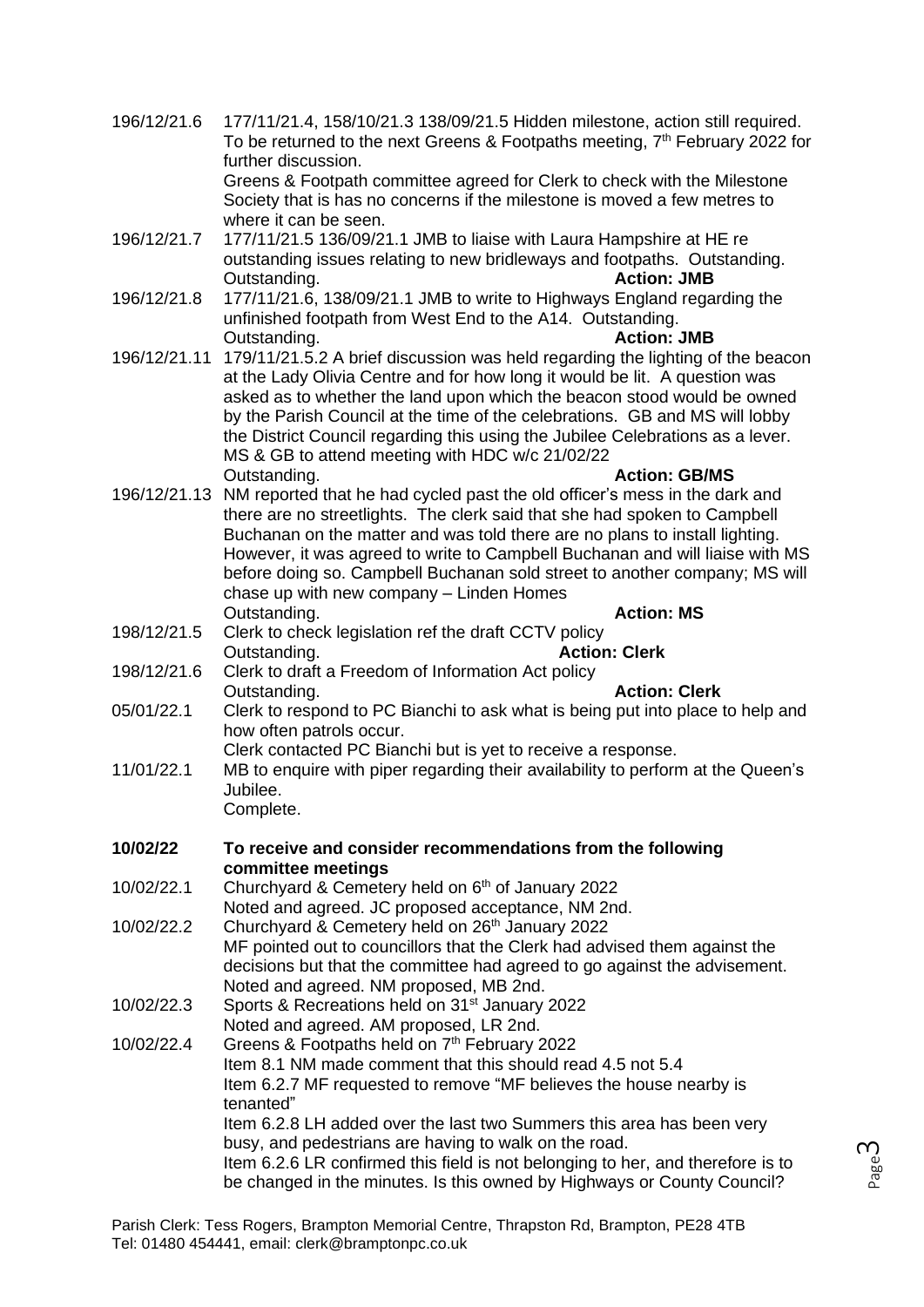Clerk to chase and confirm.

### **Action: Clerk**

Item 9.1 should read an Oak on order to commemorate the Jubilee. The above amendments are to be made following which the minutes were noted and agreed.

MF proposed, MB 2<sup>nd</sup>.

10/02/22.5 Finance held on  $9<sup>th</sup>$  February 2022 Remove John Childs (JRC) from 'Present' as did not attend. The minutes were then noted and agreed. NM proposed, LR 2<sup>nd</sup>.

# **11/02/22 Parish Council Matters**

- 11/02/22.1 Queen's Jubilee Celebrations Working Party Set Up Update MB asked whether any other councillors wished to join along with himself and JC? No other councillors expressed an interest in so doing. MB suggested closing the non-residential part of the High Street and bring everyone together with a street party-style event. JMB said it may disrupt residents' plans for travelling over the long bank holiday weekend and if this were to happen residents should be consulted beforehand. MB and JC agreed to get together to discuss ideas.
- 11/02/22.2 Planting a tree for the Jubilee to consider purchasing a tree plaque via the Royal British Legion £119.99 RS said that it seemed like a good price JRC agreed that it seemed a good price, but it would be good to find out more information and what you would get for the money.

**Action: Clerk**

Page 4

- 11/02/22.3 A brief update following the meeting held with the Neighbourhood Sergeant on the 3<sup>rd</sup> of February and the incident occurring on the same day involving the Memorial Centre to be held as a refuge centre JMB reported that authorities deemed the incident at the Nursery in Brampton to be a virus – samples were taken and tests done, but there didn't seem to be a conclusive answer. However, it wasn't deemed to be a threat to the wider public. The Memorial Centre was used as a base for authorities and for parents of children at the nursery. Not much to report, otherwise, from Sergeant Carminati.
- 11/02/22.4 To consider including the clause that all new councillors promise to undertake training into the 'Declaration of Office' form. JMB believes that all councillors, new and old, should undertake the training but especially all new councillors. MB said he undertook the training at the end of last year and said it was very interesting, he learnt a lot. JMB suggested it should be mandatory. MS asked if it is made mandatory, what happens if councillors do not attend and how would it be 'policed'? JC proposed that when signing the 'Declaration of Office' form you acknowledge that you will undertake the training.

MB seconded, 2 further councillors agreed to accept, 5 councillors were against, 2 abstained and JMB was the deciding vote to accept the proposal.

# **12/02/22 The Lady Olivia Centre**

12/02/22.1 To consider a 'soft opening' of The Lady Olivia Centre JMB suggested that whilst the contractors are still fitting the centre, the Lady Olivia Centre could be opened prior to the June opening date for regular hirers, with the understanding that classes could be cancelled at short notice to allow contractors to access the centre, when needed, and to close off the